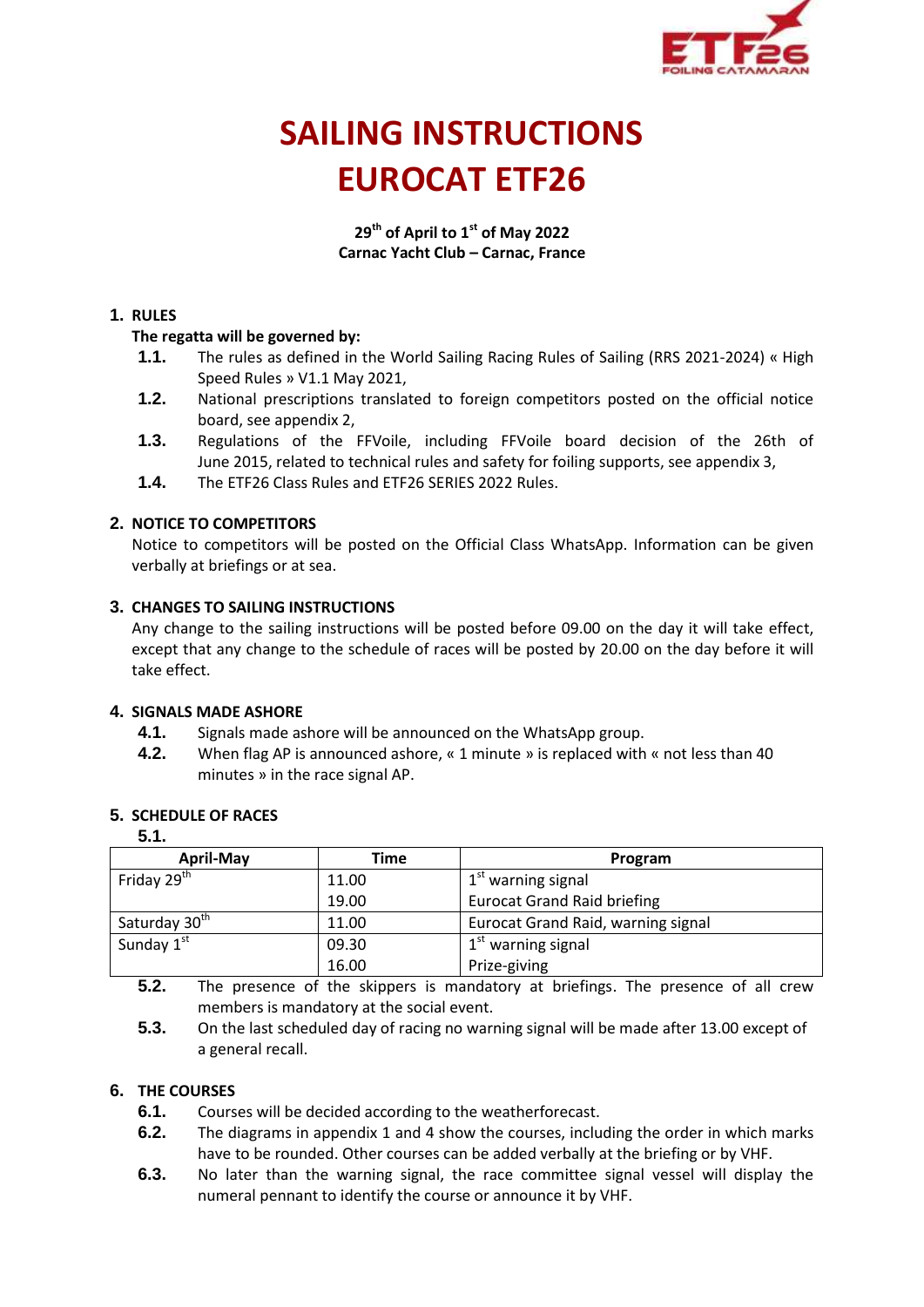## **7. MARKS**

| <b>Starting &amp; finishing mark</b> | <b>Windward gate mark</b>  | Leeward Gate mark |
|--------------------------------------|----------------------------|-------------------|
| Yellow                               | White with a yellow circle | Yellow            |

## **8. THE START**

- **8.1.** The starting line will be between a staff displaying an orange flag on the race Committee boat and the course side of the port-end starting mark.
- **8.2.** A yellow stick mark will be fixed by a rope on the leeward side of the Race Committee boat.

It is forbidden for the boats to pass between this yellow stick mark and the Race Committee boat.

The penalty for breaking the above instruction shall be: sail around the Race Committee boat to the pre-start side before starting.

## **9. THE FINISH**

The finishing line will be between a staff displaying a blue flag on the race committee boat and the course side of the finishing mark.

## **10. THE PENALTY SYSTEM**

According to the rules as defined in the World Sailing Racing Rules of Sailing (RRS 2021-2024) « High Speed Rules » V1.1 May 2021, races will be umpired.

#### **11. TIME LIMITS AND TARGET TIMES**

- **11.1.** A boat that does not start within 4 minutes after her starting signal will be scored Did Not Start (DNS) without a hearing. This changes RRS A4 and A5.
- **11.2.** Boats failing to finish within 10 minutes after the first boat sails the course and finishes will be scored Did Not Finish (DNF). This changes RRS 35, A4 and A5.

## **12. SAFETY REGULATIONS**

- **12.1.** Each team shall have a VHF.
- **12.2.** A boat retiring from a race shall notify the race committee as soon as possible on the relevant VHF channel.

## **13. REPLACEMENT OF CREW OR EQUIPMENT**

- **13.1.** Substitution of damaged or lost equipment will not be allowed unless authorized by the race committee. Requests for substitution shall be made to the committee at the first reasonable opportunity.
- **13.2.** For the owners boats, substitution will be allowed if the crew is registered. Teams shall inform the Race Committee before the substitution.

## **14. SUPPORT BOATS**

All support boats shall stay outside areas where boats are racing from the time of the preparatory signal to start until all boats have finished or retired or the race committee signals a postponement, general recall or abandonment.

#### **15. TRASH DISPOSAL**

Trash may be placed aboard support or official boats.

#### **16. HAUL-OUT RESTRICTIONS**

Boats shall not be hauled out during the regatta except with and according to the terms of prior written permission of the race committee.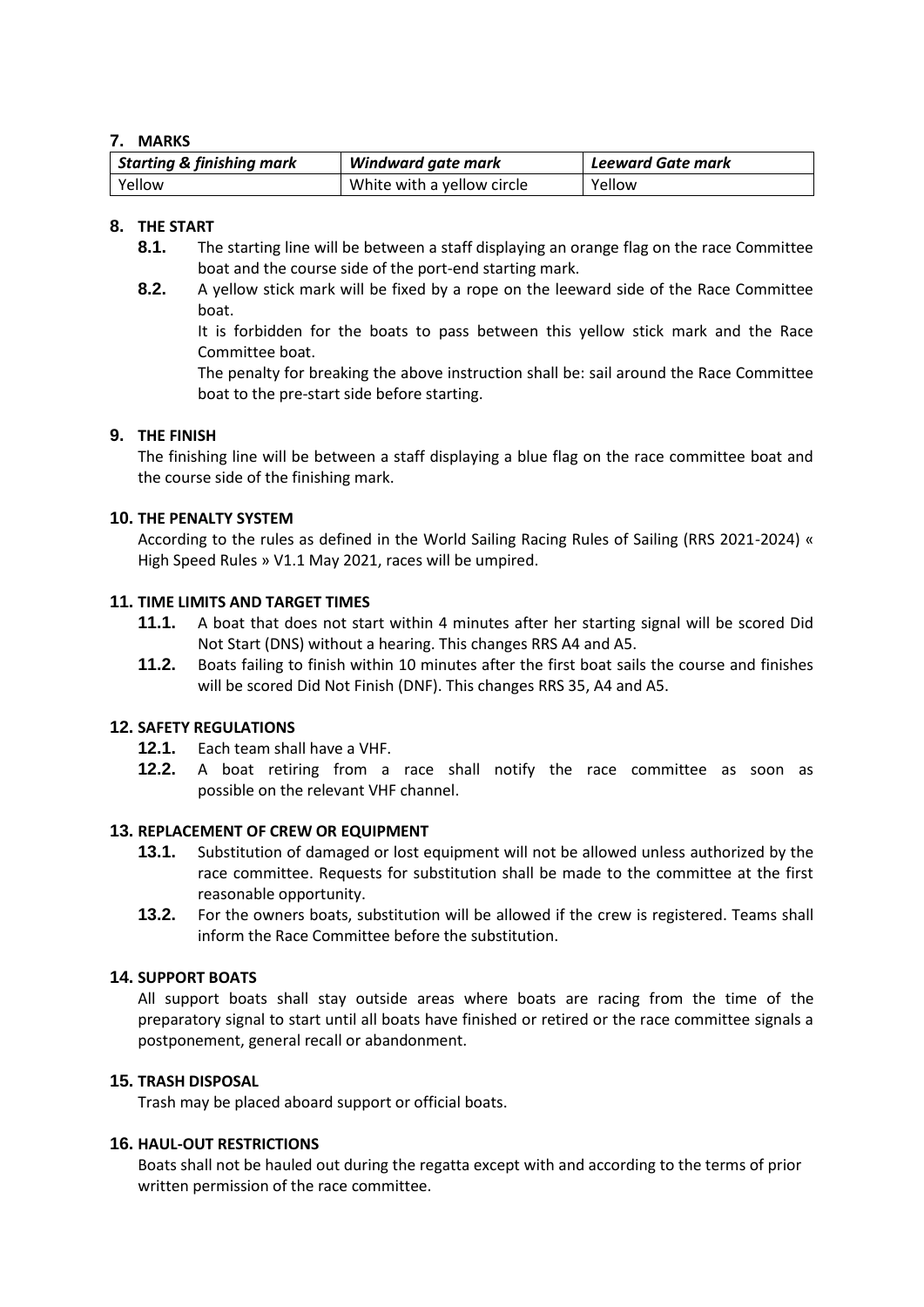#### **17. DIVING EQUIPMENT AND PLASTIC POOLS**

Underwater breathing apparatus and plastic pools or their equivalent shall not be used around boats between the preparatory signal of the first race and the end of the regatta.

## **18. RADIO COMMUNICATION**

Except in an emergency, a boat that is racing shall not make voice or data transmissions and shall not receive voice or data communication that is not available to all boats. It applies to mobile phones.

#### **19. DISCLAIMER OF LIABILITY**

Competitors participate in the regatta entirely at their own risk. See RRS 4, Decision to Race. The Organizing Authority will not accept any liability for material damage or personal injury or death sustained in conjunction with or prior to, during or after the regatta.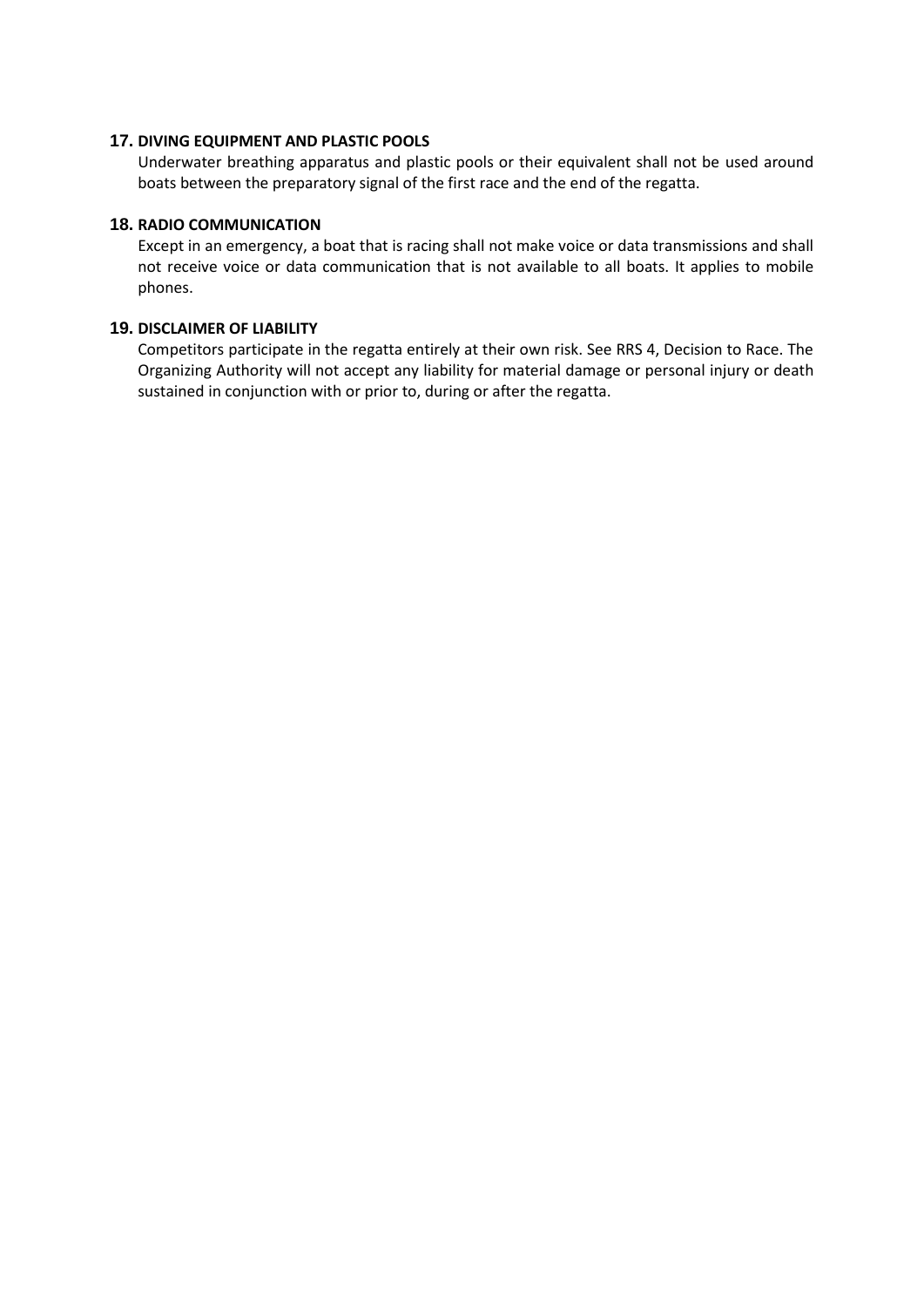**APPENDIX 1: Marks' colours are posted as an example in the draws and not subject to requests. Pennant 1 & 2**



**Pennant 1: Start, 1S on port, 2S/2P, 1S on starboard, Finish Pennant 2: Start, 1S on port, 2S/2P, 1S/1P, 2S/2P, 1S on starboard, Finish Pennant 3, 4 & 5**



**Pennant 3: Start, 1S/1P, Finish Pennant 4: Start, 1S/1P, 2S/2P, 1S/1P, Finish Pennant 5: Start, 1S/1P, 2S/2P, 1S/1P, 2S/2P, 1S/1P, Finish**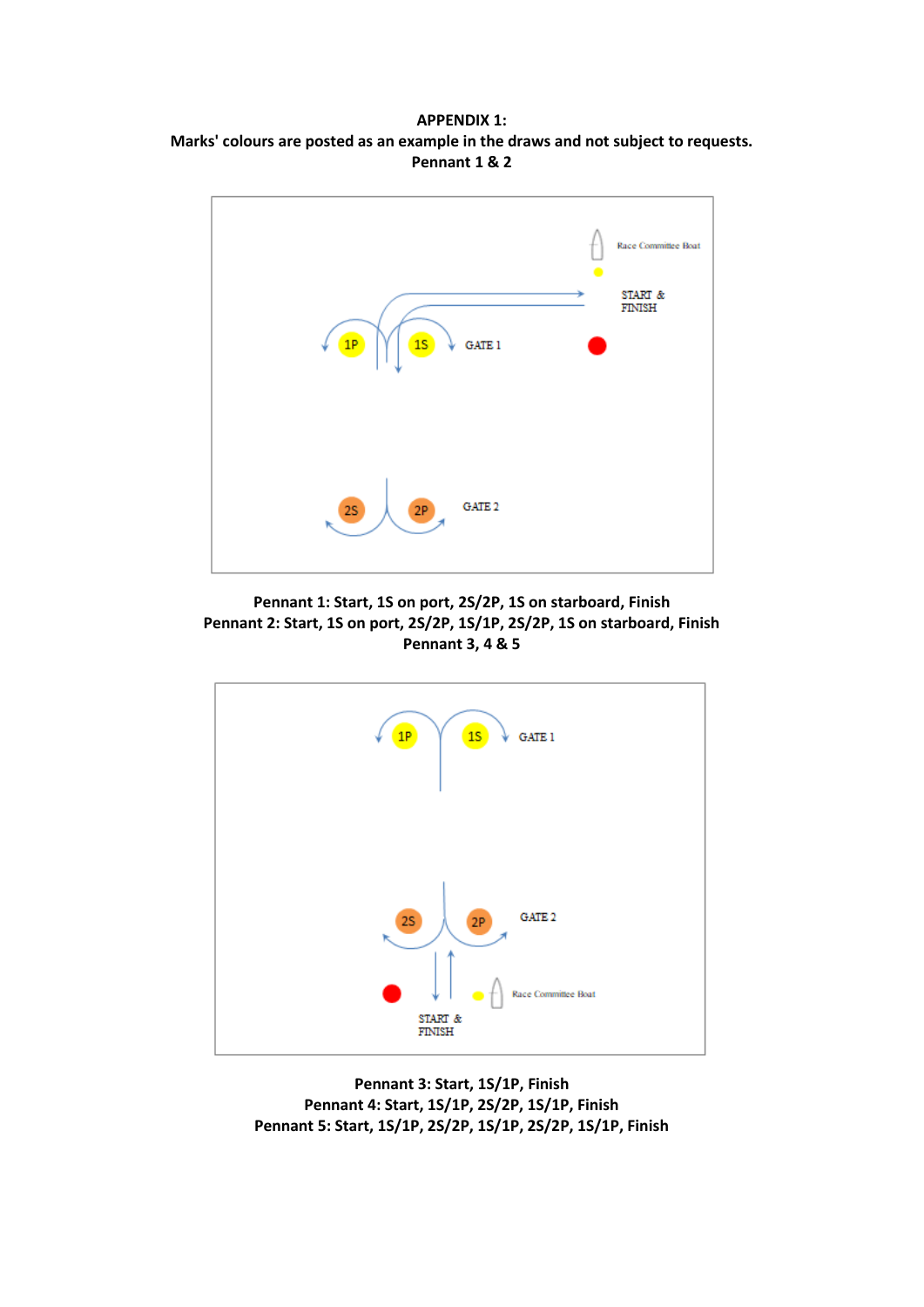

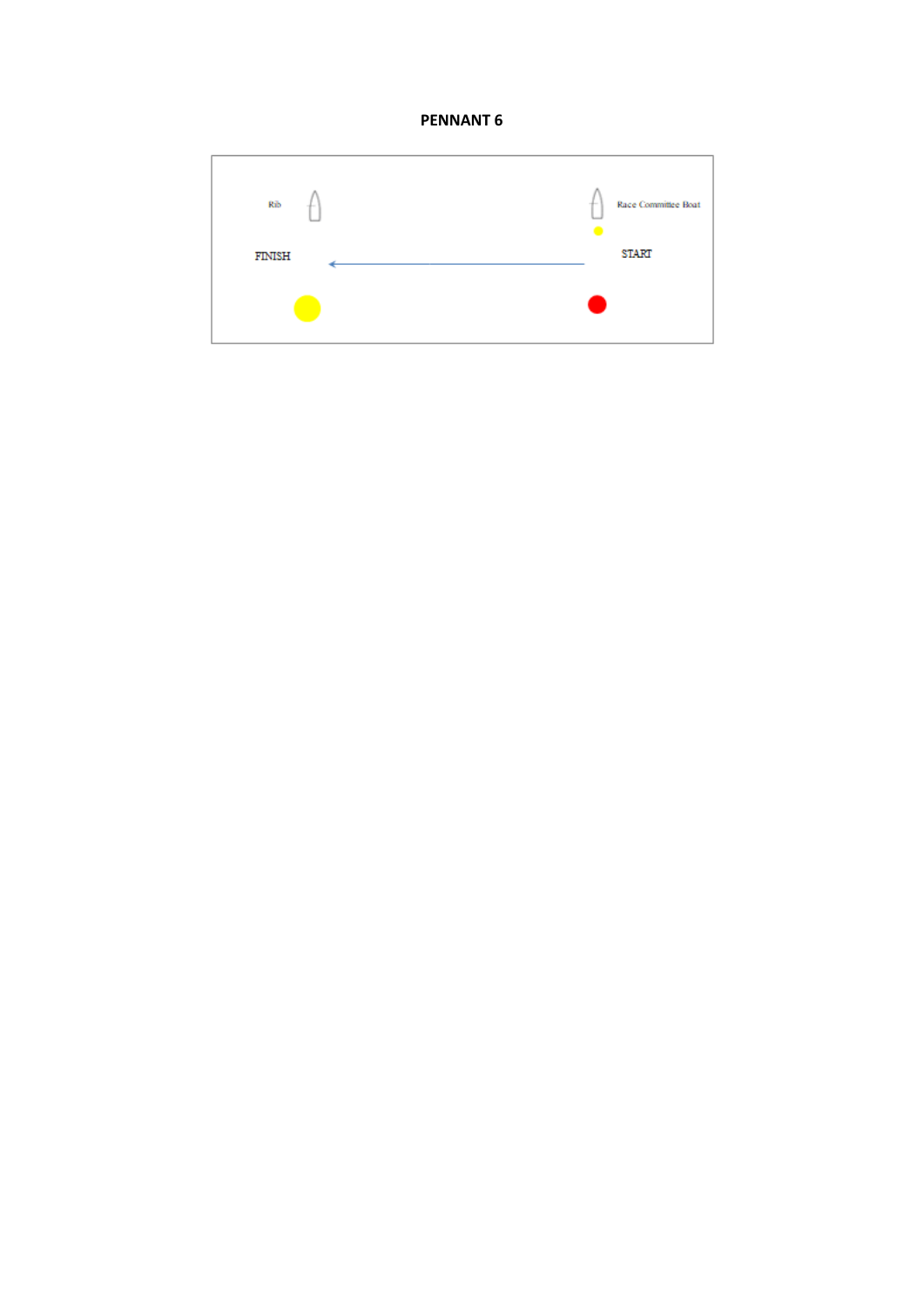#### **APPENDIX 2**

#### **Prescriptions of the Fédération Française de Voile Racing Rules of Sailing 2021-2024**

FFVoile Prescription to **RRS 25.1** *(Notice of race, sailing instructions and signals)*:

For events graded 4 and 5, standard notices of race and sailing instructions including the specificities of the event shall be used. Events graded 4 may have dispensation for such requirement, after receipt of FFVoile approval, received before the notice of race has been published. For events graded 5, posting of sailing instructions will be considered as meeting the requirements of

RRS 25.1 application.

#### (\*) FFVoile Prescription to **RRS 64.4** *(Decisions on protests concerning class rules)*:

The protest committee may ask the parties to the protest, prior to checking procedures, a deposit covering the cost of checking arising from a protest concerning class rules.

#### (\*) FFVoile Prescription to **RRS 67** *(Damages):*

Any question or request related to damages arising from an incident occurred while a boat was bound by the Racing Rules of Sailing depends on the appropriate courts and cannot be examined and dealt by a protest committee.

A boat that retires from a race or accepts a penalty does not, by that such action, admit liability for damages.

#### (\*) FFVoile Prescription to **RRS 70. 5** *(Appeals and requests to a national authority):*

The denial of the right of appeal is subject to the written approval of the Fédération Française de Voile, received before publishing the notice of race. This approval shall be posted on the official notice board during the event.

#### (\*) FFVoile Prescription to **RRS 76.1** *(Exclusion of boats or competitors)*

An organizing authority or race committee shall not reject or cancel the entry of a boat or exclude a competitor eligible under the notice of race and sailing instructions for an arbitrary reason.

#### (\*) FFVoile Prescription to **RRS 78.1** *(Compliance with class rules; certificates):*

The boat's owner or other person in charge shall, under his sole responsibility, make sure moreover that his boat complies with the equipment and security rules required by the laws, by-laws and regulations of the Administration.

#### (\*) FFVoile Prescription to **RRS 86.3** *(Changes to the racing rules):*

An organizing authority wishing to change a rule listed in RRS 86.1(a) in order to develop or test new rules shall first submit the changes to the FFVoile, in order to obtain its written approval and shall report the results to FFVoile after the event. Such approval shall be mentioned in the notice of race and in the sailing instructions and shall be posted on the official notice board during the event.

#### (\*) FFVoile Prescription to **RRS 88.2** *(Changes to prescriptions):*

Prescriptions of the FFVoile shall not be changed in the notice of race and sailing instructions, except for events for which an international jury has been appointed.

In such case, the prescriptions marked with an asterisk (\*) shall not be changed in the notice of race and sailing instructions. (The official translation of the prescriptions, downloadable on the FFVoile website [www.ffvoile.fr,](http://www.ffvoile.fr/) shall be the only translation used to comply with RRS 90.2(b)).

#### (\*) FFVoile Prescription to **RRS 91(b)** *(Protest committee):*

The appointment of an international jury meeting the requirements of Appendix N is subject to prior written approval of the Fédération Française de Voile. Such approval shall be posted on the official notice board during the event.

#### FFVoile Prescription to **APPENDIX R** *(Procedures for appeals and requests)*:

Appeals shall be sent to the head-office of Fédération Française de Voile, 17 rue Henri Bocquillon, 75015 Paris – email: [jury.appel@ffvoile.fr,](mailto:jury.appel@ffvoile.fr) using preferably the appeal form downloadable on the website of Fédération Française de Voile:<http://espaces.ffvoile.fr/media/127235/formulaire-dappel.pdf>